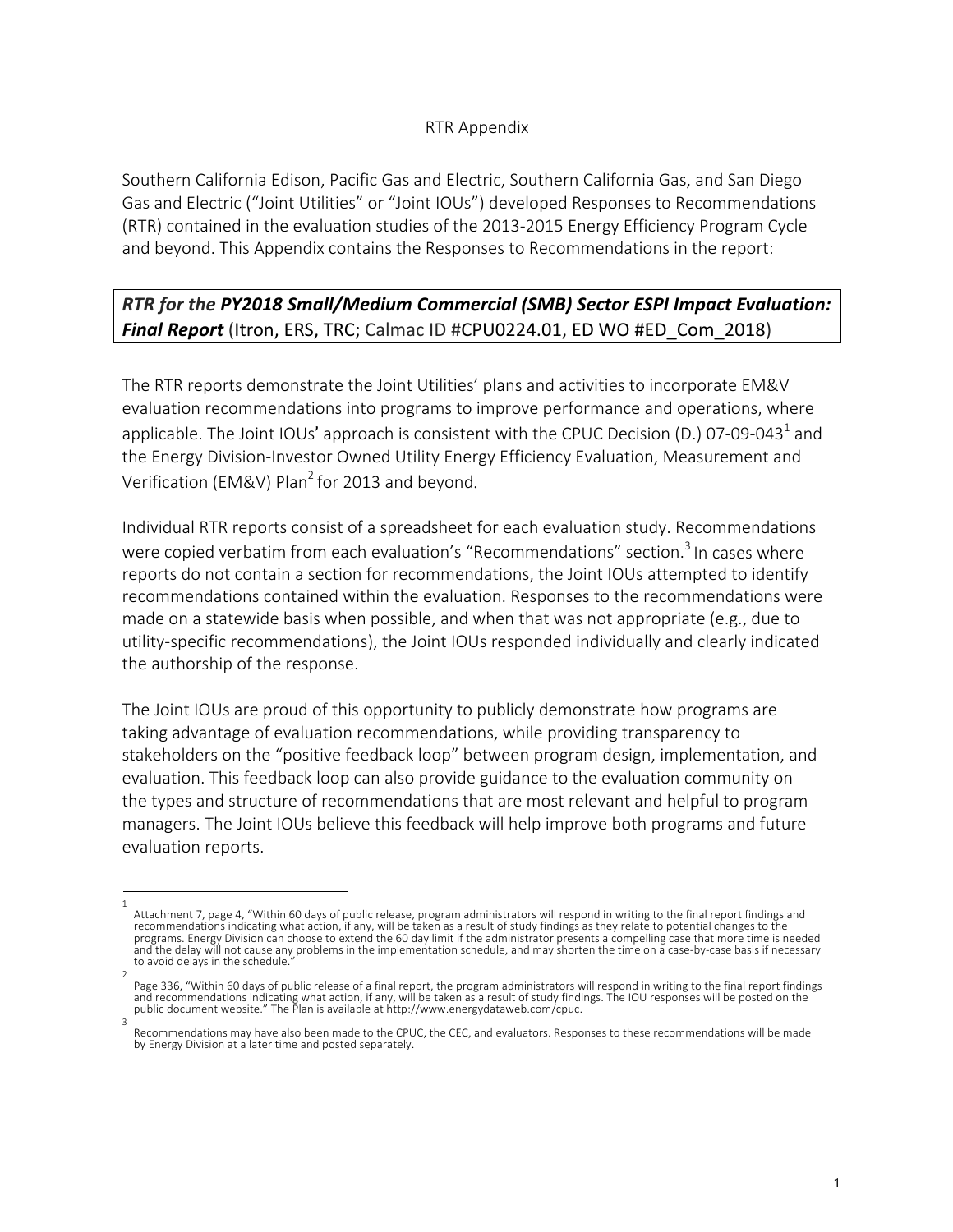## **Response to Recommendations (RTR) in Impact, Process, and Market Assessment Studies**

**Program:** SMB Author: **Itron, ERS, TRC** 

**Calmac ID:** CPU0224.01<br>**ED WO:** ED Com 201

**Study Title:** PY2018 Small/Medium Commercial (SMB) Sector ESPI Impact Evaluation: Final Report

**ED WO:** ED\_Com\_2018

**Link to Report:** http://calmac.org/publications/2018\_SmMedComESPI\_Eval\_Full.pdf

|              |       |                                                                                                                                                                                                                                 |                                                                                                                                                                                                                                                                  |                                                                  |                                               | <b>PG&amp;E</b> (if applicable)                                                                                                                                  |                                               | <b>SCE</b> (if applicable)                                                                                                  | <b>SCG</b> (if applicable)                    |                                                                                                                               | <b>SDG&amp;E</b> (if applicable)              |                                                                                                                             |
|--------------|-------|---------------------------------------------------------------------------------------------------------------------------------------------------------------------------------------------------------------------------------|------------------------------------------------------------------------------------------------------------------------------------------------------------------------------------------------------------------------------------------------------------------|------------------------------------------------------------------|-----------------------------------------------|------------------------------------------------------------------------------------------------------------------------------------------------------------------|-----------------------------------------------|-----------------------------------------------------------------------------------------------------------------------------|-----------------------------------------------|-------------------------------------------------------------------------------------------------------------------------------|-----------------------------------------------|-----------------------------------------------------------------------------------------------------------------------------|
| Item         | Sect. | <b>Findings</b>                                                                                                                                                                                                                 | <b>Best Practice /</b><br>Recommendations<br>(Verbatim from<br><b>Final Report)</b>                                                                                                                                                                              | <b>Recommen-</b><br>dation<br>Recipient                          | <b>Disposition</b>                            | <b>Disposition Notes</b>                                                                                                                                         | <b>Disposition</b>                            | <b>Disposition Notes</b>                                                                                                    | <b>Disposition</b>                            | <b>Disposition Notes</b>                                                                                                      | <b>Disposition</b>                            | <b>Disposition Notes</b>                                                                                                    |
|              |       |                                                                                                                                                                                                                                 |                                                                                                                                                                                                                                                                  | If incorrect,<br>please<br>indicate and<br>redirect in<br>notes. | Choose:<br>Accepted,<br>Rejected, or<br>Other | Examples:<br>Describe specific program change, give<br>reason for rejection, or indicate that it's<br>under further review.                                      | Choose:<br>Accepted,<br>Rejected,<br>or Other | Examples:<br>Describe specific program change, give<br>reason for rejection, or indicate that it's<br>under further review. | Choose:<br>Accepted,<br>Rejected,<br>or Other | Examples:<br>Describe specific program change, give rea-<br>son for rejection, or indicate that it's under<br>further review. | Choose:<br>Accepted,<br>Rejected,<br>or Other | Examples:<br>Describe specific program change, give<br>reason for rejection, or indicate that it's<br>under further review. |
|              |       | <b>Refrigeration Case LED Lighting Measures</b>                                                                                                                                                                                 |                                                                                                                                                                                                                                                                  |                                                                  |                                               |                                                                                                                                                                  |                                               |                                                                                                                             |                                               |                                                                                                                               |                                               |                                                                                                                             |
|              | -5    | By separately<br>claiming savings for<br>the refrigeration<br>case lighting meas-<br>ure in addition to<br>the new case, sav-<br>ings associated<br>with the new effi-<br>cient lighting in the<br>case are double-<br>counted. | The program's ap-<br>plication review<br>and verification<br>process should en-<br>sure that project<br>savings are not be-<br>ing double counted<br>for any participants<br>receiving incentives<br>in any given pro-<br>gram or across any<br>set of programs. | PG&E                                                             | Rejected<br>Other                             | These measures are retired, and the<br>recommendation is no longer relevant<br>to PG&E.<br>PG&E no longer provides incentives for<br>refrigerated case lighting. |                                               |                                                                                                                             |                                               |                                                                                                                               |                                               |                                                                                                                             |
| 2            | -5    | Ex-post hours of<br>operation generally<br>support the as-<br>sumed HOU used in<br>the workpapers<br>and deemed sav-<br>ings for the refrig-<br>erated case LED<br>measures.                                                    | Utilities should<br>continue using the<br>HOU currently be-<br>ing used in the ex-<br>ante calculations.<br>One possible ex-<br>ception is to de-<br>velop a measure<br>code for buildings<br>that are open 24/7.                                                | SDG&E                                                            |                                               |                                                                                                                                                                  |                                               |                                                                                                                             |                                               |                                                                                                                               | Other                                         | The workpaper referenced<br>(WPSDGENRLG0082) expired<br>12/31/2018.                                                         |
| $\mathbf{3}$ | 5     | Evaluators con-<br>cluded the remain-<br>ing useful life of the<br>refrigerated case,<br>or 1/3 of the case's<br>12 year EUL.                                                                                                   | The Evaluation<br>Team recommends<br>this measure be<br>considered acceler-<br>ated replacement<br>with an EUL equal<br>to the remaining<br>useful life of the re-<br>frigerated case it-<br>self, or 4 years.                                                   | <b>PG&amp;E,</b><br>SDG&E                                        | Rejected<br>Other                             | These measures are retired, and the<br>recommendation is no longer relevant<br>to PG&E.<br>PG&E no longer provides incentives for<br>refrigerated case lighting. |                                               |                                                                                                                             |                                               |                                                                                                                               | Other                                         | The workpaper referenced<br>(WPSDGENRLG0082) expired<br>12/31/2018.                                                         |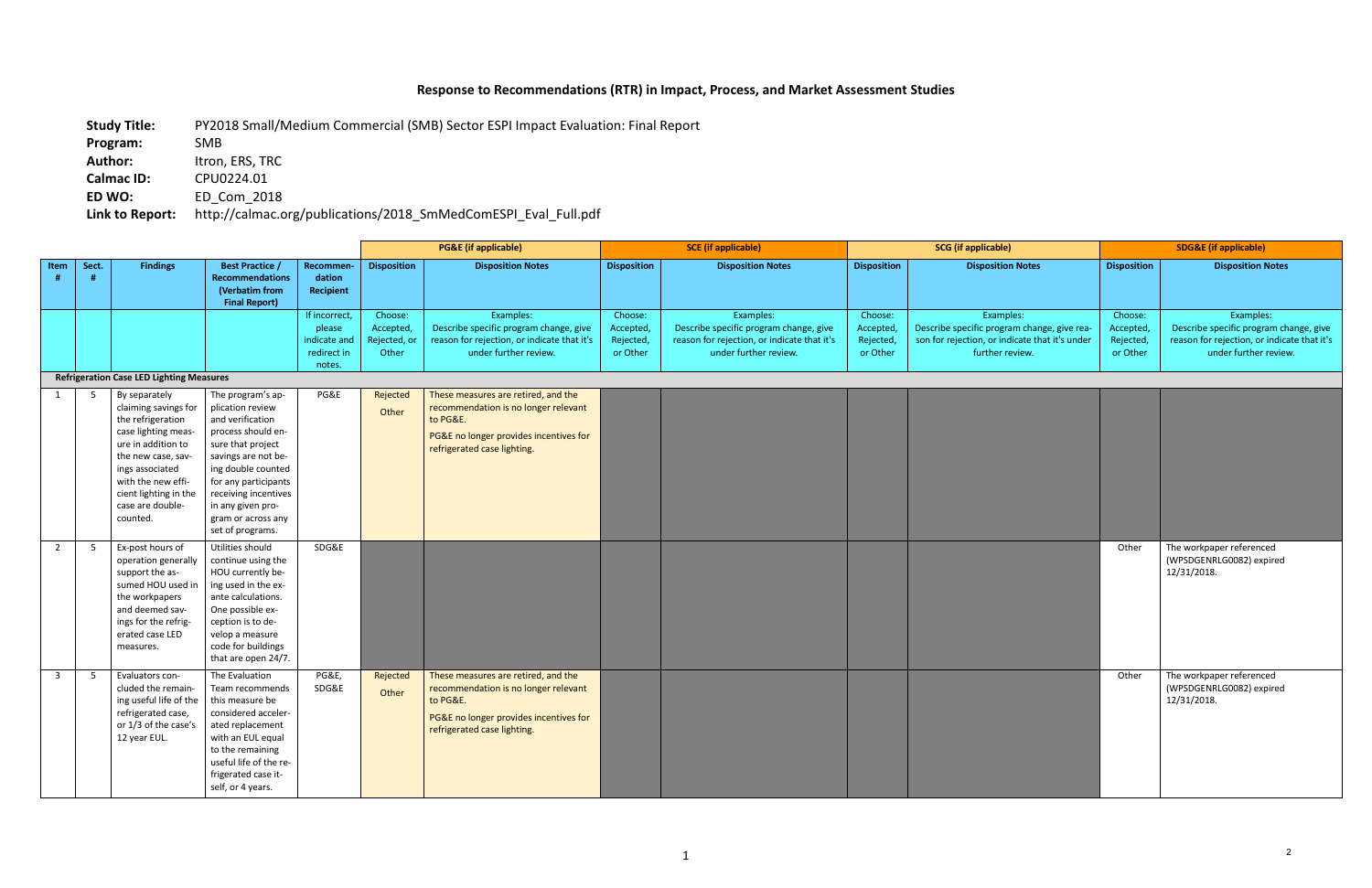|                |            |                                                                                                                                                                                |                                                                                                                                                                                                                                                                                                     |                                  | <b>PG&amp;E</b> (if applicable) |                                                                                                                                                                                                                                           | <b>SCE</b> (if applicable) |                                                                                                                                                                     | <b>SCG</b> (if applicable) |                          | <b>SDG&amp;E</b> (if applicable) |                                                                                            |
|----------------|------------|--------------------------------------------------------------------------------------------------------------------------------------------------------------------------------|-----------------------------------------------------------------------------------------------------------------------------------------------------------------------------------------------------------------------------------------------------------------------------------------------------|----------------------------------|---------------------------------|-------------------------------------------------------------------------------------------------------------------------------------------------------------------------------------------------------------------------------------------|----------------------------|---------------------------------------------------------------------------------------------------------------------------------------------------------------------|----------------------------|--------------------------|----------------------------------|--------------------------------------------------------------------------------------------|
| Item           | Sect.<br># | <b>Findings</b>                                                                                                                                                                | <b>Best Practice /</b><br><b>Recommendations</b><br>(Verbatim from<br><b>Final Report)</b>                                                                                                                                                                                                          | Recommen-<br>dation<br>Recipient | <b>Disposition</b>              | <b>Disposition Notes</b>                                                                                                                                                                                                                  | <b>Disposition</b>         | <b>Disposition Notes</b>                                                                                                                                            | <b>Disposition</b>         | <b>Disposition Notes</b> | <b>Disposition</b>               | <b>Disposition Notes</b>                                                                   |
| 4              | 6          | In general, Refriger-<br>ated LED Case<br>Lighting measures<br>exhibited medium<br>program influence<br>levels.                                                                | As Refrigerated LED<br>Case Lighting<br>measures continue<br>to be incented by<br>SCE and SDG&E,<br>free ridership<br>should be moni-<br>tored on an ongo-<br>ing basis.                                                                                                                            | SDG&E, SCE                       |                                 |                                                                                                                                                                                                                                           | Rejected                   | SCE's Commercial deemed and Midstream<br>Point of Purchase (MPOP) lighting pro-<br>grams have been closed and the recom-<br>mendation is no longer relevant to SCE. |                            |                          | Other                            | The workpaper referenced<br>(WPSDGENRLG0082) expired<br>12/31/2018.                        |
|                |            | <b>Process Pumping VFD Measures</b>                                                                                                                                            |                                                                                                                                                                                                                                                                                                     |                                  |                                 |                                                                                                                                                                                                                                           |                            |                                                                                                                                                                     |                            |                          |                                  |                                                                                            |
| 5              | -5         | The workpaper-<br>based estimates of<br>savings currently<br>draw results from a<br>database of legacy<br>custom and new<br>construction pro-<br>jects involving<br>pump VFDs. | Workpaper up-<br>dates for agricul-<br>tural pump VFD<br>measures that are<br>scheduled for 2020<br>should take into<br>consideration the<br>broad results of<br>this evaluation and<br>any trends ob-<br>served in order to<br>best improve the<br>accuracy of future<br>workpaper esti-<br>mates. | PG&E, SCE,<br>SDG&E              | Accepted                        | The workpaper was revised for energy<br>savings; no significant changes were<br>made since savings estimates include a<br>large amount of data provided by a<br>3rd party.                                                                | Other                      | SCE will collaborate with PG&E, the<br>statewide lead, on future workpaper up-<br>dates.                                                                            |                            |                          | Other                            | SDG&E will collaborate with PG&E, the<br>statewide lead, on future workpaper up-<br>dates. |
| 6              | 5          | The workpaper-<br>based estimates of<br>savings currently<br>draw results from a<br>database of legacy<br>custom and new<br>construction pro-<br>jects involving<br>pump VFDs. | The program's ap-<br>plication and re-<br>view process<br>should be ex-<br>panded to increase<br>the range of irriga-<br>tion pump perfor-<br>mance information<br>captured in the ex-<br>ante tracking data-<br>bases.                                                                             | PG&E, SCE,<br>SDG&E              | Rejected                        | The current workpaper energy savings<br>calculations are based on about 300<br>data points (197 Well and 99 Booster<br>pumps); PG&E believe this to be an ac-<br>ceptable statistical sample of the pump<br>population in PG&E territory. | Other                      | SCE will collaborate with PG&E, the<br>statewide lead, on future workpaper up-<br>dates.                                                                            |                            |                          | Other                            | SDG&E will collaborate with PG&E, the<br>statewide lead, on future workpaper up-<br>dates. |
| $\overline{7}$ | 5          | The workpaper-<br>based estimates of<br>savings currently<br>draw results from a<br>database of legacy<br>custom and new<br>construction pro-<br>jects involving<br>pump VFDs. | The PAs should<br>consider using an<br>enhanced measure<br>savings algorithm<br>that provides for<br>some reasonable<br>level of customiza-<br>tion for relevant in-<br>put parameters.                                                                                                             | PG&E, SCE,<br>SDG&E              | Accepted                        | Energy savings methodology should<br>be evaluated and revised according to<br>these recommendations.                                                                                                                                      | Other                      | SCE will collaborate with PG&E, the<br>statewide lead, on future workpaper up-<br>dates.                                                                            |                            |                          | Other                            | SDG&E will collaborate with PG&E, the<br>statewide lead, on future workpaper up-<br>dates. |
| 8              | 5          | By far the most val-<br>uable data source<br>supporting ex-post<br>gross impact accu-<br>racy was the AMI                                                                      | The PAs should lev-<br>erage AMI data for<br>the purposes of de-<br>riving workpaper-                                                                                                                                                                                                               | PG&E, SCE,<br>SDG&E              | Accepted                        | Energy savings methodology should<br>be evaluated and revised according to<br>these recommendations.                                                                                                                                      | Other                      | SCE will collaborate with PG&E, the<br>statewide lead, on future workpaper up-<br>dates. SCE agrees with IE recommenda-<br>tion.                                    |                            |                          | Other                            | SDG&E will collaborate with PG&E, the<br>statewide lead, on future workpaper up-<br>dates. |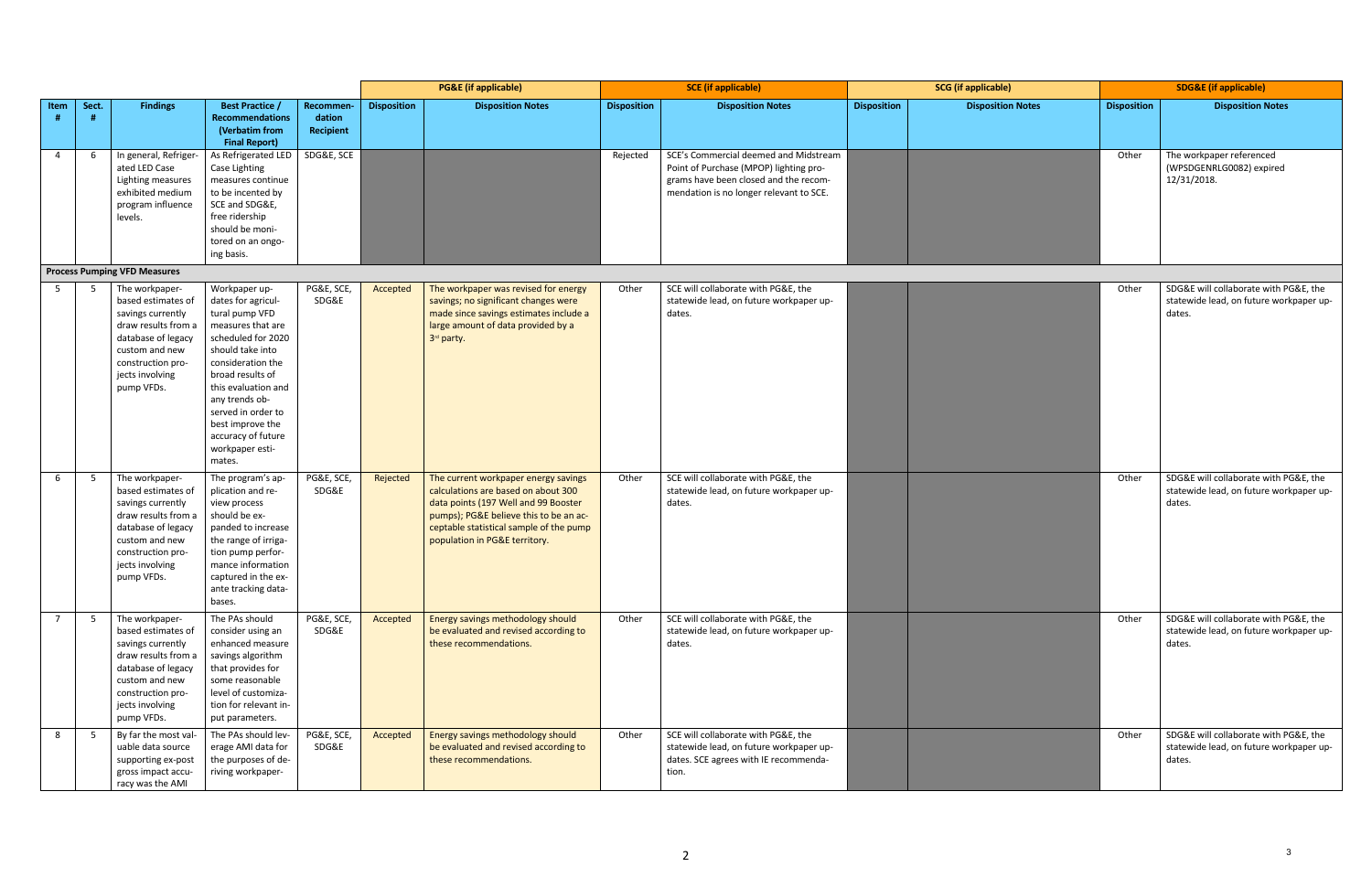|      |       |                                                                                                                                                                                                                                                                                                                                                                                                                                                                 |                                                                                                                                                                                                                                                                                                                                                                |                                  |                    | <b>PG&amp;E</b> (if applicable)                                                                                                                                                                                                                                                                                                                     |                    | <b>SCE</b> (if applicable)                                                                                                                                     |                    | <b>SCG</b> (if applicable) |                    | <b>SDG&amp;E</b> (if applicable)                                                           |
|------|-------|-----------------------------------------------------------------------------------------------------------------------------------------------------------------------------------------------------------------------------------------------------------------------------------------------------------------------------------------------------------------------------------------------------------------------------------------------------------------|----------------------------------------------------------------------------------------------------------------------------------------------------------------------------------------------------------------------------------------------------------------------------------------------------------------------------------------------------------------|----------------------------------|--------------------|-----------------------------------------------------------------------------------------------------------------------------------------------------------------------------------------------------------------------------------------------------------------------------------------------------------------------------------------------------|--------------------|----------------------------------------------------------------------------------------------------------------------------------------------------------------|--------------------|----------------------------|--------------------|--------------------------------------------------------------------------------------------|
| Item | Sect. | <b>Findings</b>                                                                                                                                                                                                                                                                                                                                                                                                                                                 | <b>Best Practice /</b><br><b>Recommendations</b><br>(Verbatim from<br><b>Final Report)</b>                                                                                                                                                                                                                                                                     | Recommen-<br>dation<br>Recipient | <b>Disposition</b> | <b>Disposition Notes</b>                                                                                                                                                                                                                                                                                                                            | <b>Disposition</b> | <b>Disposition Notes</b>                                                                                                                                       | <b>Disposition</b> | <b>Disposition Notes</b>   | <b>Disposition</b> | <b>Disposition Notes</b>                                                                   |
|      |       | data that the utili-<br>ties provided to the<br>evaluation team.                                                                                                                                                                                                                                                                                                                                                                                                | based impact esti-<br>mates.                                                                                                                                                                                                                                                                                                                                   |                                  |                    |                                                                                                                                                                                                                                                                                                                                                     |                    |                                                                                                                                                                |                    |                            |                    |                                                                                            |
| 9    | - 5   | By far the most val-<br>uable data source<br>supporting ex-post<br>gross impact accu-<br>racy was the AMI<br>data that the utili-<br>ties provided to the<br>evaluation team.                                                                                                                                                                                                                                                                                   | The PAs should<br>make use of AMI<br>data to screen pro-<br>jects for eligibility<br>based on pump run<br>time being greater<br>than the required<br>1,000 hours.                                                                                                                                                                                              | PG&E, SCE,<br>SDG&E              | Accepted           | AMI data in 2021 is now more easily ac-<br>cessed by customers and implementers<br>and thus provides increased detail. The<br>WP should also be updated to provide<br>some crop specific or NC parameters to<br>account for, for example, lower than<br>'normal' water usage in new orchards<br>versus the steady state of an estab-<br>lished one. | Other              | SCE will collaborate with PG&E, the<br>statewide lead, on future workpaper up-<br>dates. SCE agrees with IE recommenda-<br>tion.                               |                    |                            | Other              | SDG&E will collaborate with PG&E, the<br>statewide lead, on future workpaper up-<br>dates. |
| 10   | - 5   | Although the evalu-<br>ation did not con-<br>test the utility-de-<br>rived standard<br>practice baseline,<br>nor conduct addi-<br>tional research sur-<br>rounding standard<br>practice for VFDs in<br>pumping systems,<br>there are certainly<br>irrigation applica-<br>tions where there<br>is a high likelihood<br>that a VFD would<br>have been installed<br>in the absence of<br>the program, given<br>many non-energy<br>benefits of VFD op-<br>erations. | The workpaper<br>baseline condition<br>should be revisited<br>in advance of com-<br>pletion of 2020<br>workpaper updates<br>for the agricultural<br>pump VFD meas-<br>ure.                                                                                                                                                                                     | PG&E, SCE,<br>SDG&E              | Accepted           | Will need to do an ISP study since our<br>experience indicates that the prevalent<br>baseline is a throttle valve to con-<br>trol flow.                                                                                                                                                                                                             | Other              | SCE will collaborate with PG&E, the<br>statewide lead, on future workpaper up-<br>dates. SCE agrees with IE recommenda-<br>tion.                               |                    |                            | Other              | SDG&E will collaborate with PG&E, the<br>statewide lead, on future workpaper up-<br>dates. |
| 11   | - 5   | Pumps in the sam-<br>ple frequently<br>failed to comply<br>with various pro-<br>gram eligibility re-<br>quirements. These<br>requirements are<br>generally in place<br>to ensure each VFD<br>installation will pro-<br>duce a desirable<br>minimum level of<br>program savings<br>and/or produce<br>savings at all.                                                                                                                                             | The program's ap-<br>plication and re-<br>view process<br>should be en-<br>hanced to better<br>screen projects<br>against eligibility<br>requirements and<br>exclusions, and ver-<br>ification should be<br>performed to en-<br>sure that installa-<br>tions claimed are<br>both valid and ac-<br>curately represent<br>the associated irri-<br>gation system. | PG&E, SCE                        | Accepted           | Newly launched 3P ag program AESAP<br>includes a robust eligibility, tracking<br>and site inspection schedule to maxim-<br>ize claimed savings. Full details can be<br>found in the AESAP Implementation<br>Plan (EM&V) posted on CAEECC.org.                                                                                                       |                    | Accepted Future programs sponsored by SCE to<br>evaluate and adopt IE recommendation<br>for improving project screening. SCE<br>agrees with IE recommendation. |                    |                            |                    |                                                                                            |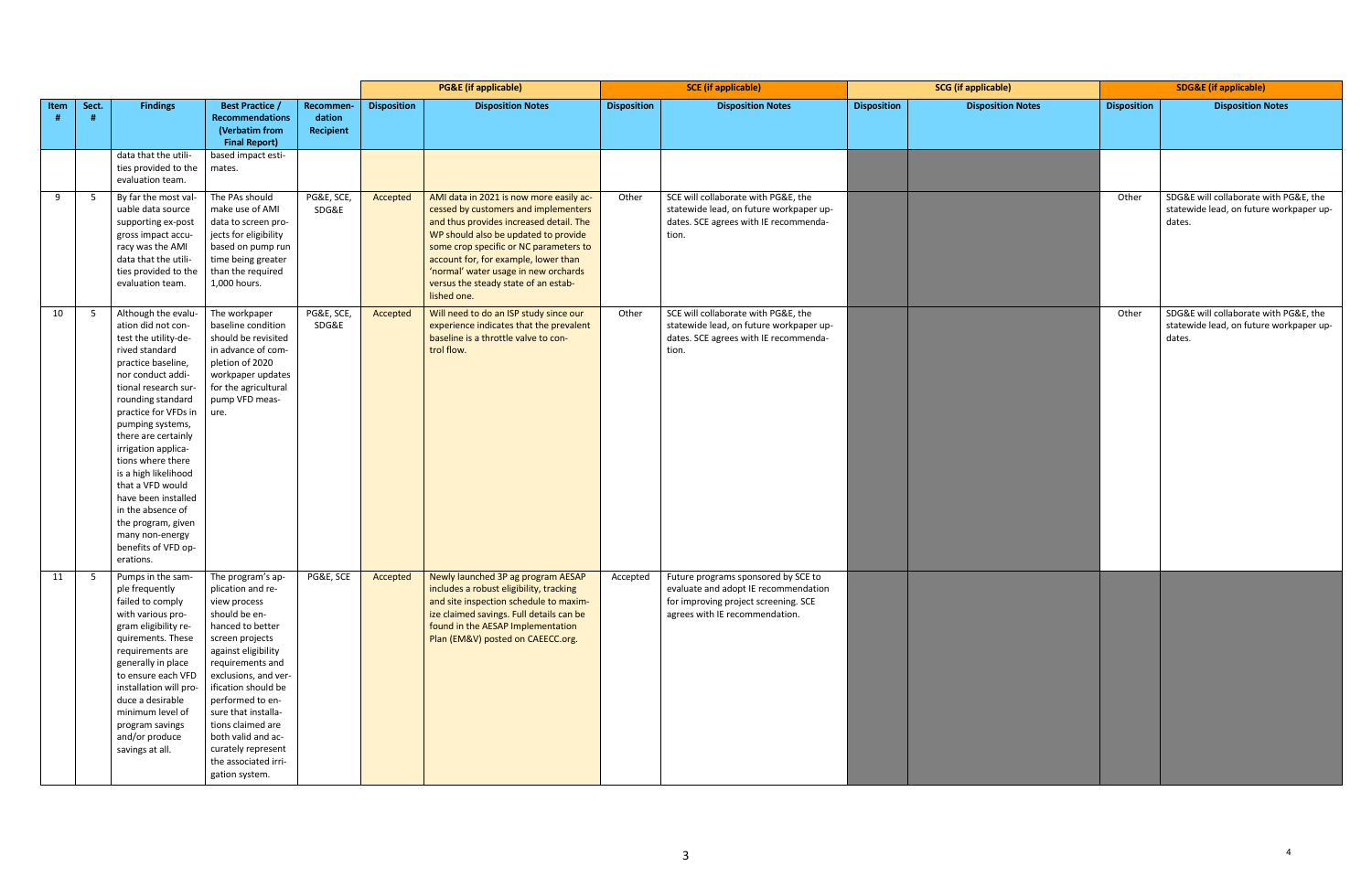|      |                |                                                                                                                                                                                                                             |                                                                                                                                                                                                                                                                                        |                                  |                    | <b>PG&amp;E</b> (if applicable)                                                                                                                                                                                                                                                                                                                                    |                    | <b>SCE</b> (if applicable)                                                                                                                      | <b>SCG</b> (if applicable) |                          | <b>SDG&amp;E</b> (if applicable) |                                                                                                                                                                                                                                |  |
|------|----------------|-----------------------------------------------------------------------------------------------------------------------------------------------------------------------------------------------------------------------------|----------------------------------------------------------------------------------------------------------------------------------------------------------------------------------------------------------------------------------------------------------------------------------------|----------------------------------|--------------------|--------------------------------------------------------------------------------------------------------------------------------------------------------------------------------------------------------------------------------------------------------------------------------------------------------------------------------------------------------------------|--------------------|-------------------------------------------------------------------------------------------------------------------------------------------------|----------------------------|--------------------------|----------------------------------|--------------------------------------------------------------------------------------------------------------------------------------------------------------------------------------------------------------------------------|--|
| Item | Sect.          | <b>Findings</b>                                                                                                                                                                                                             | <b>Best Practice /</b><br><b>Recommendations</b><br>(Verbatim from<br><b>Final Report)</b>                                                                                                                                                                                             | Recommen-<br>dation<br>Recipient | <b>Disposition</b> | <b>Disposition Notes</b>                                                                                                                                                                                                                                                                                                                                           | <b>Disposition</b> | <b>Disposition Notes</b>                                                                                                                        | <b>Disposition</b>         | <b>Disposition Notes</b> | <b>Disposition</b>               | <b>Disposition Notes</b>                                                                                                                                                                                                       |  |
| 12   | 5              | Pumps that do not<br>operate at substan-<br>tially reduced<br>speeds and flow<br>should not be eligi-<br>ble for program<br>VFD incentives.                                                                                 | The program eligi-<br>bility requirements<br>should be strength-<br>ened to exclude all<br>such pumps from<br>participation.                                                                                                                                                           | PG&E, SCE,<br>SDG&E              | Accepted           | This concern has been noted with the<br>implementer of the new AESAP pro-<br>gram, TRC, regarding value of VFDs on<br>pumps with consistently high capacity<br>run times. AMI data will be leveraged to<br>determine best project candidates.                                                                                                                      | Accepted           | Future programs sponsored by SCE to<br>evaluate and improve program eligibility<br>requirements. SCE agrees with IE recom-<br>mendation.        |                            |                          | Other                            | SDG&E will collaborate with its third-<br>party implementers to further consider<br>this recommendation as well as PG&E,<br>the statewide lead, on future workpaper<br>updates.                                                |  |
| 13   | 5              | Across both the<br>PG&E and SCE sam-<br>ples (49 pumps),<br>there were only<br>two pumps where<br>evaluation-based<br><b>EUL</b> assignments<br>matched those ap-<br>plied by the utilities<br>in the tracking sys-<br>tem. | The PAs should ap-<br>ply greater due dili-<br>gence in populating<br>tracking system-<br>based EULs and<br>better classify par-<br>ticipating projects<br>as new pump in-<br>stallations versus<br>retrofit add-on in-<br>stallations.                                                | PG&E, SCE                        | Accepted           | The WP should be updated to provide<br>some crop specific or NC parameters to<br>account for, for example, lower than<br>'normal' water usage in new orchards<br>vs the steady state of an established<br>one. Increased diligence and negative<br>results on claimable savings have been<br>reviewed with PM and PG&E customer<br>service staff in the Ag sector. | Accepted           | SCE to collaborate as needed with lead<br>IOU and sponsored programs to deter-<br>mine improvements on program's eligibil-<br>ity requirements. |                            |                          |                                  |                                                                                                                                                                                                                                |  |
| 14   | 5              | The Process Pump-<br>ing VFD measure's<br>average ex-post<br>NTG ratio of 0.41<br>suggests a me-<br>dium-low level of<br>program influence<br>and corresponding<br>medium-high level<br>of free ridership.                  | Given the medium-<br>low program influ-<br>ence level, the pro-<br>grams should mon-<br>itor free ridership<br>on an ongoing ba-<br>sis.                                                                                                                                               | PG&E, SCE,<br>SDG&E              | Accepted           | New approach(es) included in the<br>AESAP program are expected to im-<br>prove the case for influence of the pro-<br>gram, documentation of existing condi-<br>tions, and post install inspections.                                                                                                                                                                | Accepted           | Future programs sponsored by SCE to<br>monitor program influence. SCE agrees<br>with IE recommendation.                                         |                            |                          | Accepted                         | SDG&E agrees with the need to monitor<br>free ridership on an ongoing basis and<br>will collaborate with its third-party pro-<br>gram implementers on how to best in-<br>corporate this recommendation within<br>its programs. |  |
|      |                | <b>Agricultural Irrigation Measures</b>                                                                                                                                                                                     |                                                                                                                                                                                                                                                                                        |                                  |                    |                                                                                                                                                                                                                                                                                                                                                                    |                    |                                                                                                                                                 |                            |                          |                                  |                                                                                                                                                                                                                                |  |
| 15   | 5              | Nine of the 17 sam-<br>pled projects in this<br>evaluation were in-<br>eligible for program<br>participation be-<br>cause each of these<br>nine farms grow<br>deciduous crops.                                              | The program's ap-<br>plication and re-<br>view process<br>should be en-<br>hanced to screen<br>projects against all<br>eligibility criteria,<br>and selected audit-<br>ing or verification<br>should be per-<br>formed to ensure<br>that only valid in-<br>stallations are<br>claimed. | PG&E                             | Rejected<br>Other  | These measures are retired, and the<br>recommendation is no longer relevant<br>to PG&E.<br>Measures sampled have been sunset<br>and are no longer in use.                                                                                                                                                                                                          |                    |                                                                                                                                                 |                            |                          |                                  |                                                                                                                                                                                                                                |  |
| 16   | 5 <sup>5</sup> | IOU models for es-<br>timating savings<br>were found to lack<br>key parameters<br>that are critical for<br>accurately charac-<br>terizing irrigation<br>needs and resulting                                                 | Future workpaper<br>revisions, ex-ante<br>models, and impact<br>claims should in-<br>corporate recent<br>evaluation data<br>and results.                                                                                                                                               | PG&E                             | Rejected           | These measures are retired, and the<br>recommendation is no longer relevant<br>to PG&E.<br>Measures sampled have been sunset<br>and are no longer in use.                                                                                                                                                                                                          |                    |                                                                                                                                                 |                            |                          |                                  |                                                                                                                                                                                                                                |  |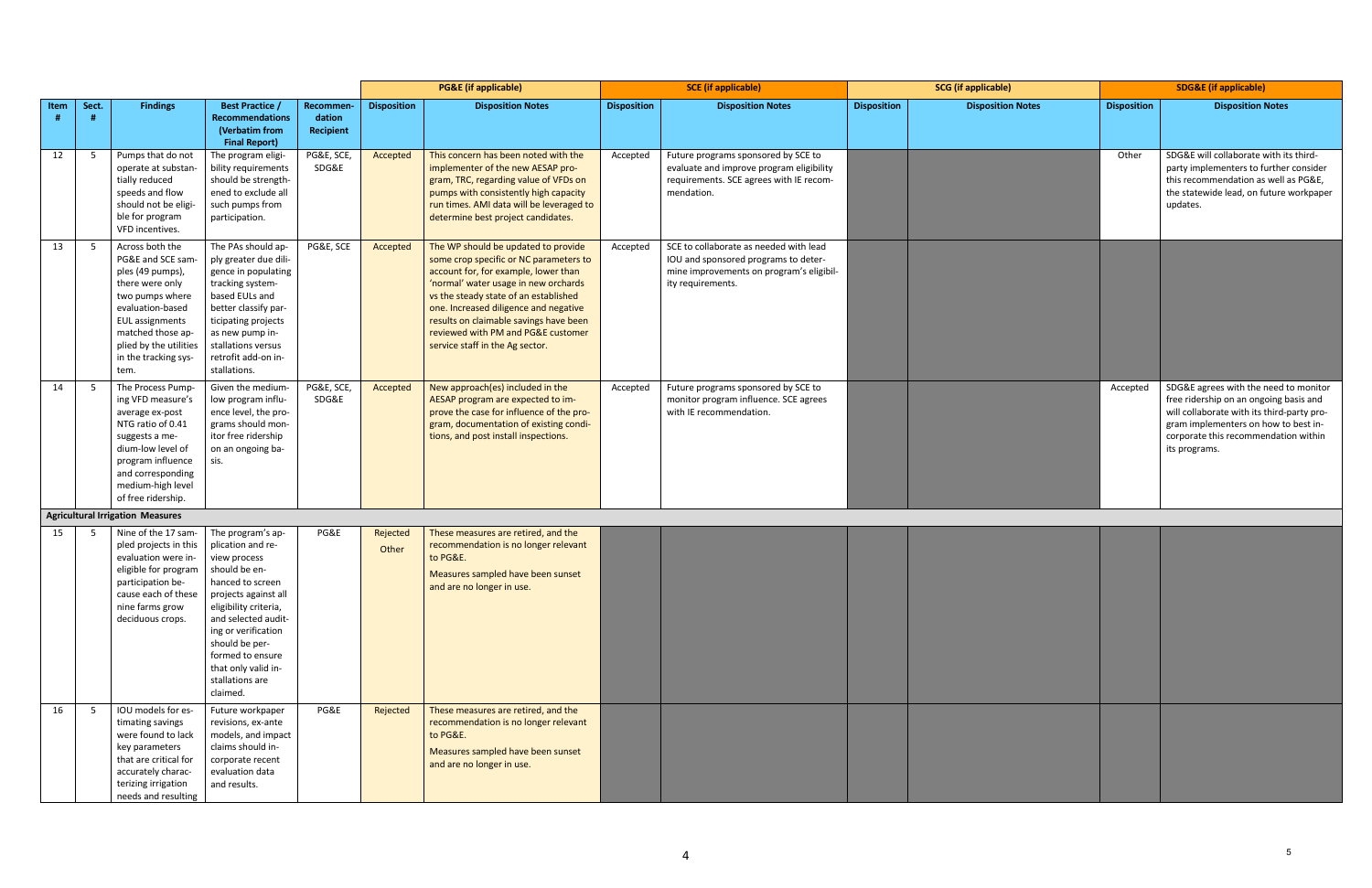| )                                                                                                                                                                                                                                                        | <b>SDG&amp;E</b> (if applicable) |                          |  |  |  |  |  |  |
|----------------------------------------------------------------------------------------------------------------------------------------------------------------------------------------------------------------------------------------------------------|----------------------------------|--------------------------|--|--|--|--|--|--|
| n Notes                                                                                                                                                                                                                                                  | <b>Disposition</b>               | <b>Disposition Notes</b> |  |  |  |  |  |  |
|                                                                                                                                                                                                                                                          |                                  |                          |  |  |  |  |  |  |
|                                                                                                                                                                                                                                                          |                                  |                          |  |  |  |  |  |  |
|                                                                                                                                                                                                                                                          |                                  |                          |  |  |  |  |  |  |
|                                                                                                                                                                                                                                                          |                                  |                          |  |  |  |  |  |  |
| uires all distributors<br>tributor service<br>ects all participating<br>. Additionally, the<br><b>Heating Program col-</b><br>ustomer information<br>Iress, contact phone<br>e, etc.                                                                     |                                  |                          |  |  |  |  |  |  |
| participating distrib-<br>for sales verification<br>ram participants<br>ports and pictures of<br>he scope of mid-<br>source, quantity,<br>e captured through a<br>products list. These<br>ot conform with the<br>ss. This recommen-<br>r downstream pro- |                                  |                          |  |  |  |  |  |  |
| modifying the fol-<br>flect sales date, not<br>easure is purchased<br>as active and in-<br>longer active, the                                                                                                                                            |                                  |                          |  |  |  |  |  |  |

|                               |                |                                                                                                                                        |                                                                                                                                                                                                                                                                                                                                                                                                                                                                   |                     |                    | <b>PG&amp;E</b> (if applicable)                                                                                                                                                                                                                                                                                                       |                    | <b>SCE</b> (if applicable) | <b>SCG</b> (if applicable) |                                                                                                                                                                                                                                                                                                                                                                                                                                                                                                                             | <b>SDG&amp;E</b> (if applicable) |                          |
|-------------------------------|----------------|----------------------------------------------------------------------------------------------------------------------------------------|-------------------------------------------------------------------------------------------------------------------------------------------------------------------------------------------------------------------------------------------------------------------------------------------------------------------------------------------------------------------------------------------------------------------------------------------------------------------|---------------------|--------------------|---------------------------------------------------------------------------------------------------------------------------------------------------------------------------------------------------------------------------------------------------------------------------------------------------------------------------------------|--------------------|----------------------------|----------------------------|-----------------------------------------------------------------------------------------------------------------------------------------------------------------------------------------------------------------------------------------------------------------------------------------------------------------------------------------------------------------------------------------------------------------------------------------------------------------------------------------------------------------------------|----------------------------------|--------------------------|
| Item                          | Sect.          | <b>Findings</b>                                                                                                                        | <b>Best Practice /</b>                                                                                                                                                                                                                                                                                                                                                                                                                                            | Recommen-           | <b>Disposition</b> | <b>Disposition Notes</b>                                                                                                                                                                                                                                                                                                              | <b>Disposition</b> | <b>Disposition Notes</b>   | <b>Disposition</b>         | <b>Disposition Notes</b>                                                                                                                                                                                                                                                                                                                                                                                                                                                                                                    | <b>Disposition</b>               | <b>Disposition Notes</b> |
|                               |                |                                                                                                                                        | <b>Recommendations</b><br>(Verbatim from<br><b>Final Report)</b>                                                                                                                                                                                                                                                                                                                                                                                                  | dation<br>Recipient |                    |                                                                                                                                                                                                                                                                                                                                       |                    |                            |                            |                                                                                                                                                                                                                                                                                                                                                                                                                                                                                                                             |                                  |                          |
|                               |                | savings.                                                                                                                               |                                                                                                                                                                                                                                                                                                                                                                                                                                                                   |                     |                    |                                                                                                                                                                                                                                                                                                                                       |                    |                            |                            |                                                                                                                                                                                                                                                                                                                                                                                                                                                                                                                             |                                  |                          |
| <b>Tankless Water Heaters</b> |                |                                                                                                                                        |                                                                                                                                                                                                                                                                                                                                                                                                                                                                   |                     |                    |                                                                                                                                                                                                                                                                                                                                       |                    |                            |                            |                                                                                                                                                                                                                                                                                                                                                                                                                                                                                                                             |                                  |                          |
| 17                            | 5              | The tankless water<br>heater measure's<br>distributor-facing<br>design results in in-<br>consistent or miss-<br>ing tracking data.     | For any offering<br>where the IOUs are<br>providing support<br>and incentives<br>through the state's<br>energy efficiency<br>programs, such as<br>the tankless water<br>heater measure,<br>program adminis-<br>trators should re-<br>quire participating<br>distributors con-<br>tractors to collabo-<br>ratively collect and<br>submit basic infor-<br>mation for each<br>customer ulti-                                                                         | PG&E, SCG           | Accepted           | Statewide program will be largely re-<br>sponsible for collecting sufficient cus-<br>tomer information so savings can be<br>verified post install. SW implementer's<br>midstream distributor portal includes a<br>level of QC for complete project infor-<br>mation prior to processing and pay-<br>ment of savings/incentive claims. |                    |                            | Accepted                   | SoCalGas currently requires all distributors<br>to complete a DSA (distributor service<br>agreement) which collects all participating<br>distributor information. Additionally, the<br>SW Midstream Water Heating Program col-<br>lects certain end-use customer information<br>such as installation address, contact phone<br>number, customer name, etc.                                                                                                                                                                  |                                  |                          |
| 18                            | 5              | Three of the 25<br>evaluated projects<br>were determined<br>to result in zero<br>savings due to non-<br>install or ineligibil-<br>ity. | mately receiving<br>the equipment or<br>other support.and<br>partnering<br>For any measures<br>delivered mid-<br>stream through dis-<br>tributor rebates,<br>such as the tank-<br>less water heater<br>measure, the pro-<br>grams must require<br>participating dis-<br>tributors and part-<br>nering contractors<br>to submit more<br>comprehensive in-<br>stallation docu-<br>mentation (e.g., in-<br>voices, commis-<br>sioning reports)<br>and photographs to | PG&E, SCG           | Accepted           | PG&E understands that the Statewide<br>implementer DNV GL and lead PA SCG<br>will be conducting post install checks<br>and other visual documentation as part<br>of their validation process.                                                                                                                                         |                    |                            | Rejected                   | SoCalGas requires that participating distrib-<br>utors provide invoices for sales verification<br>but requiring that program participants<br>provide commission reports and pictures of<br>installation is outside the scope of mid-<br>stream programs. Fuel source, quantity,<br>and efficiency levels are captured through a<br>preapproved qualifying products list. These<br>recommendations do not conform with the<br>midstream sales process. This recommen-<br>dation is best suited for downstream pro-<br>grams. |                                  |                          |
| 19                            | 5 <sup>5</sup> | 11 of the 25 evalu-<br>ated projects ap-<br>plied incorrect re-<br>ported per-unit<br>savings values or                                | prove measure in-<br>stallation, quantity,<br>size, fuel source,<br>and efficiency.<br>Deemed measures<br>in the small-me-<br>dium commercial<br>sector should con-                                                                                                                                                                                                                                                                                               | PG&E, SCG           | Accepted           | Project data should conform with the<br>workpapers & claimed savings at the<br>time of installation.                                                                                                                                                                                                                                  |                    |                            | Other                      | SoCalGas recommends modifying the fol-<br>lowing statement to reflect sales date, not<br>installation date. If a measure is purchased<br>when the workpaper was active and in-<br>stalled when it was no longer active, the                                                                                                                                                                                                                                                                                                 |                                  |                          |